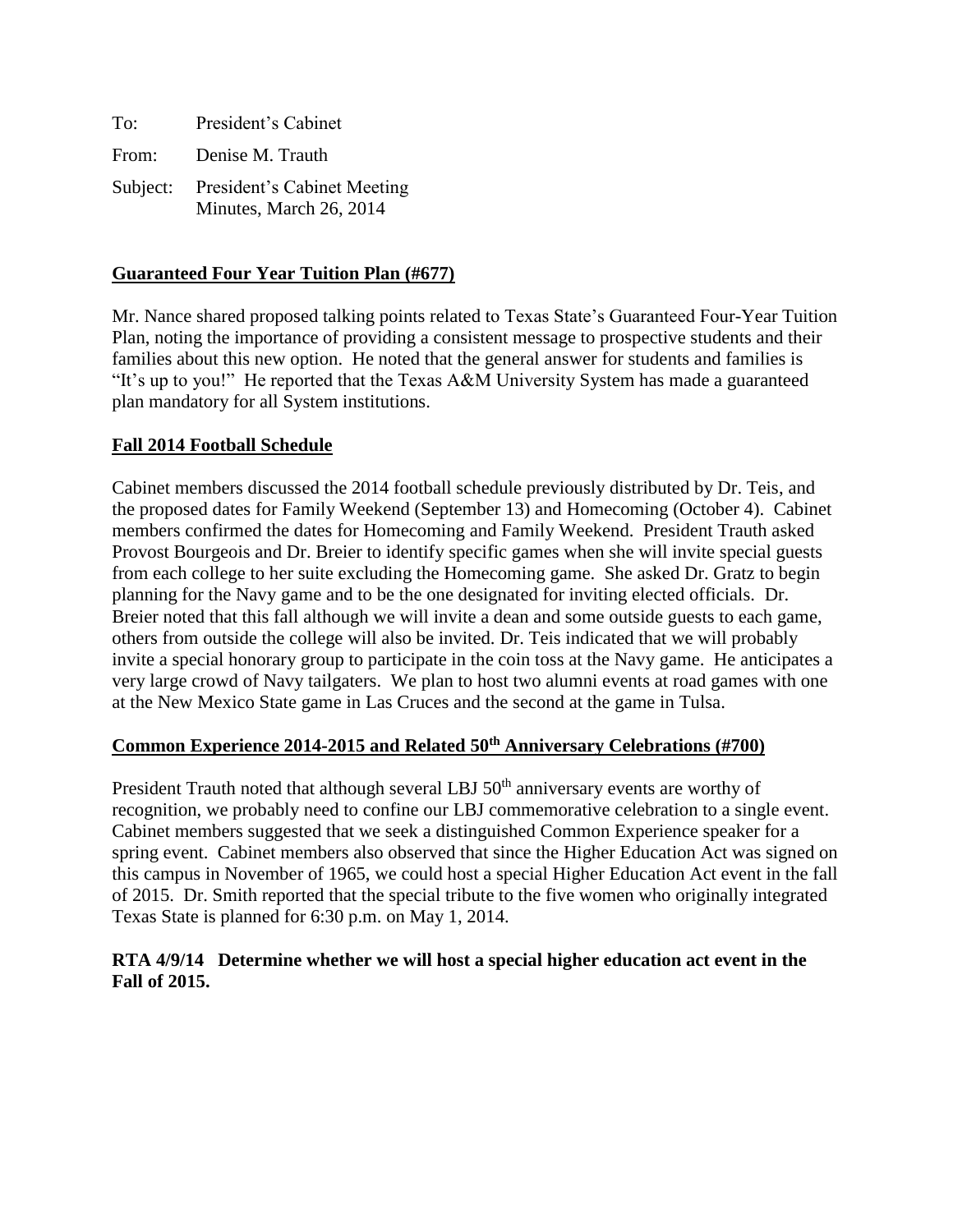## **Future Articles in Hillviews (#643)**

Dr. Breier noted that we are evaluating the schedule for upcoming issues of Hillviews, with recommendations forthcoming. For the issue currently scheduled for November 2014, Mr. Matt Flores suggested a major feature focus on Science and Engineering. He reviewed potential stories for the issue, and Cabinet members shared suggestions regarding these stories. Mr. Flores also reported that we are very close to having the software in place to make Hillviews available on a variety of mobile device platforms.

# **Development Update (#588)**

Dr. Breier reviewed reports of activity for December 2013-February 2014, as well as the Pride in Action campaign summary. She noted that her area will continue to emphasize maintaining the momentum that we have built in the last two years. The thank-you tour of five major Texas cities begins in two weeks.

## **P-Card Policy (#692)**

Mr. Nance shared a review of the status of p-card card changes. He noted that generally the implementation has been very successful. He reported that the hospitality card process has encountered some complications and discussions are continuing to resolve those issues prior to implementation.

### **President's Update (#556)**

President Trauth asked for appropriate Cabinet members to consider a retreat discussion of the metrics we will use as an Emerging Research University to track our progress toward attaining National Research University status. The President envisions at least a semi-annual update at Cabinet on the six areas we need to track. She also plans to this information as a core part of the November 2014 annual review with the Board of Regents. She suggested that the topic for a discussion at the retreat may include Drs. Bill Covington and Michael Heintze as guests for discussions of one of the tracking sub-topics (restricted research dollars and freshman class profile, respectively).

### **Significant Issues (#01)**

Provost Bourgeois addressed the Bobcat Promise programs, noting that he and the President have approved combining the statewide and San Marcos programs, and using a \$35,000 family AGI. This action becomes effective for the fall of 2014 and should increase the number of eligible students by about 300.

Mr. Nance also encouraged Cabinet members to solicit Muir Mentoring Award nominations.

Dr. Breier reported that her area hosted a special event for a number of energy-related corporate participants.